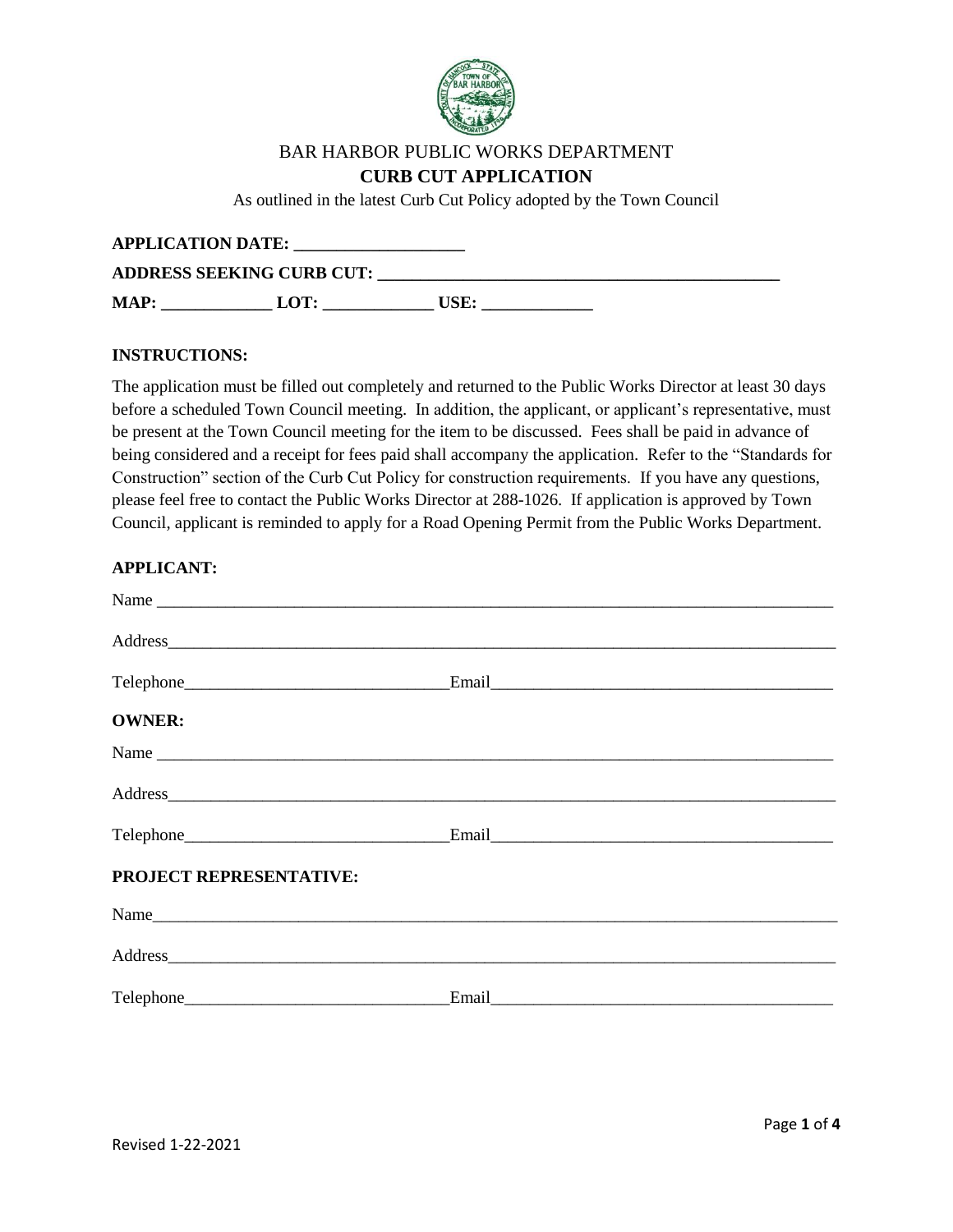

# BAR HARBOR PUBLIC WORKS DEPARTMENT

# **CURB CUT APPLICATION**

As outlined in the latest Curb Cut Policy adopted by the Town Council

# **CURB CUT STANDARDS FOR APPROVAL PER CURB CUT POLICY:**

- A. There shall be no more loss of existing parking spaces than absolutely necessary.
- B. The net effect of the curb cut must be to create more spaces off street than are lost on street.

\_\_\_\_\_\_\_\_\_\_\_\_\_\_\_\_\_\_\_\_\_\_\_\_\_\_\_\_\_\_\_\_\_\_\_\_\_\_\_\_\_\_\_\_\_\_\_\_\_\_\_\_\_\_\_\_\_\_\_\_\_\_\_\_\_\_\_\_\_\_\_\_\_\_\_\_\_\_\_\_\_\_\_\_\_ \_\_\_\_\_\_\_\_\_\_\_\_\_\_\_\_\_\_\_\_\_\_\_\_\_\_\_\_\_\_\_\_\_\_\_\_\_\_\_\_\_\_\_\_\_\_\_\_\_\_\_\_\_\_\_\_\_\_\_\_\_\_\_\_\_\_\_\_\_\_\_\_\_\_\_\_\_\_\_\_\_\_\_\_\_ \_\_\_\_\_\_\_\_\_\_\_\_\_\_\_\_\_\_\_\_\_\_\_\_\_\_\_\_\_\_\_\_\_\_\_\_\_\_\_\_\_\_\_\_\_\_\_\_\_\_\_\_\_\_\_\_\_\_\_\_\_\_\_\_\_\_\_\_\_\_\_\_\_\_\_\_\_\_\_\_\_\_\_\_\_ \_\_\_\_\_\_\_\_\_\_\_\_\_\_\_\_\_\_\_\_\_\_\_\_\_\_\_\_\_\_\_\_\_\_\_\_\_\_\_\_\_\_\_\_\_\_\_\_\_\_\_\_\_\_\_\_\_\_\_\_\_\_\_\_\_\_\_\_\_\_\_\_\_\_\_\_\_\_\_\_\_\_\_\_\_ \_\_\_\_\_\_\_\_\_\_\_\_\_\_\_\_\_\_\_\_\_\_\_\_\_\_\_\_\_\_\_\_\_\_\_\_\_\_\_\_\_\_\_\_\_\_\_\_\_\_\_\_\_\_\_\_\_\_\_\_\_\_\_\_\_\_\_\_\_\_\_\_\_\_\_\_\_\_\_\_\_\_\_\_\_ \_\_\_\_\_\_\_\_\_\_\_\_\_\_\_\_\_\_\_\_\_\_\_\_\_\_\_\_\_\_\_\_\_\_\_\_\_\_\_\_\_\_\_\_\_\_\_\_\_\_\_\_\_\_\_\_\_\_\_\_\_\_\_\_\_\_\_\_\_\_\_\_\_\_\_\_\_\_\_\_\_\_\_\_\_

C. Curb cut shall not facilitate parking in the front setback.

## **DESCRIPTION OF CURB CUT REQUEST:**

## **PROVIDE SKETCH OF PROPOSED CURB CUT AND DRIVEWAY OR ATTACH A SITE**

**PLAN OR DRAWING.** Include the following information: property location, driveway and proposed curb cut location, location of on street parking spaces, location of off-street parking spaces, and identify the on-street parking spaces that are impacted by this request. Also show the front setback requirements on the sketch.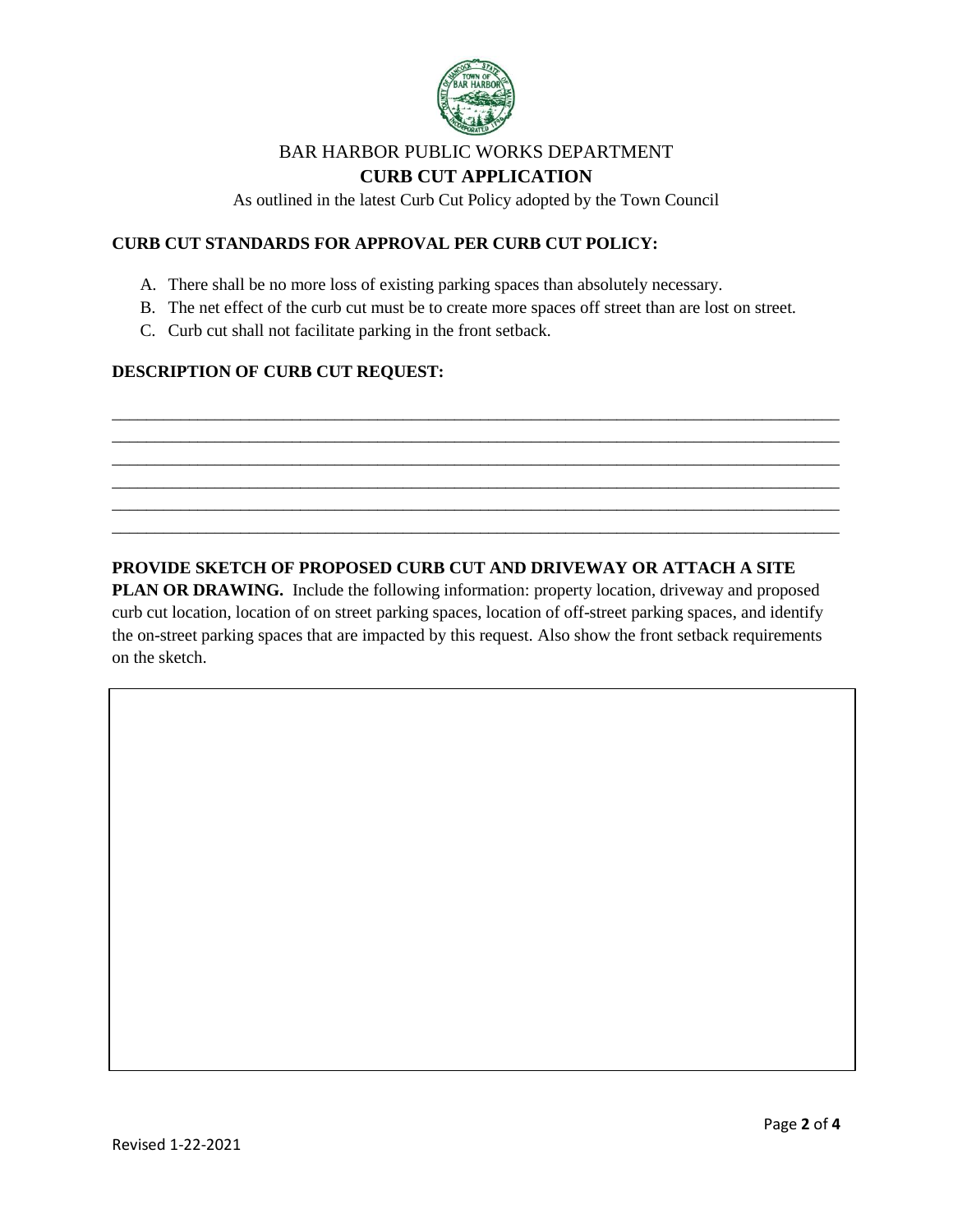

# BAR HARBOR PUBLIC WORKS DEPARTMENT **CURB CUT APPLICATION**

As outlined in the latest Curb Cut Policy adopted by the Town Council

### **CERTIFICATION:**

This application and all information submitted are true and correct to the best of our knowledge.

| Applicant | <b>Date</b> |
|-----------|-------------|
|           |             |
| Owner     | <b>Date</b> |
|           |             |

### **FEES:**

Fees are paid in advance of the Town considering this application. Fees are made payable to the Town Of Bar Harbor and accepted by the Finance Department.

| Nonrefundable Fee Paid \$ | (Refer to Curb Cut Policy for current fee amount)                                                           |
|---------------------------|-------------------------------------------------------------------------------------------------------------|
| Escrow Paid \$            | (Refer to Curb Cut Policy for current fee amount)                                                           |
|                           | (Escrow will be refunded to the applicant if the work is properly completed, or will be used by the Town    |
|                           | to finance the necessary repairs if the work is not completed properly within thirty days of being notified |
|                           | of the deficiencies by the Public Works Department. Refer to the "Standards for Construction" section of    |
|                           | the Curb Cut Policy for construction requirements and any special conditions noted on the approval page     |
| of this application.)     |                                                                                                             |

#### **FEE RECEIPT:**

The above noted fees were received by the Town of Bar Harbor, Finance Department.

| <b>Finance Department</b>                               | Date   |
|---------------------------------------------------------|--------|
| <b>APPLICATION ACCEPTED BY PUBLIC WORKS DEPARTMENT:</b> | (Date) |

# **PUBLIC WORKS DEPARTMENT NOTIFICATION TO ABUTTERS: \_\_\_\_\_\_\_\_\_\_\_\_\_\_\_ (Date)**